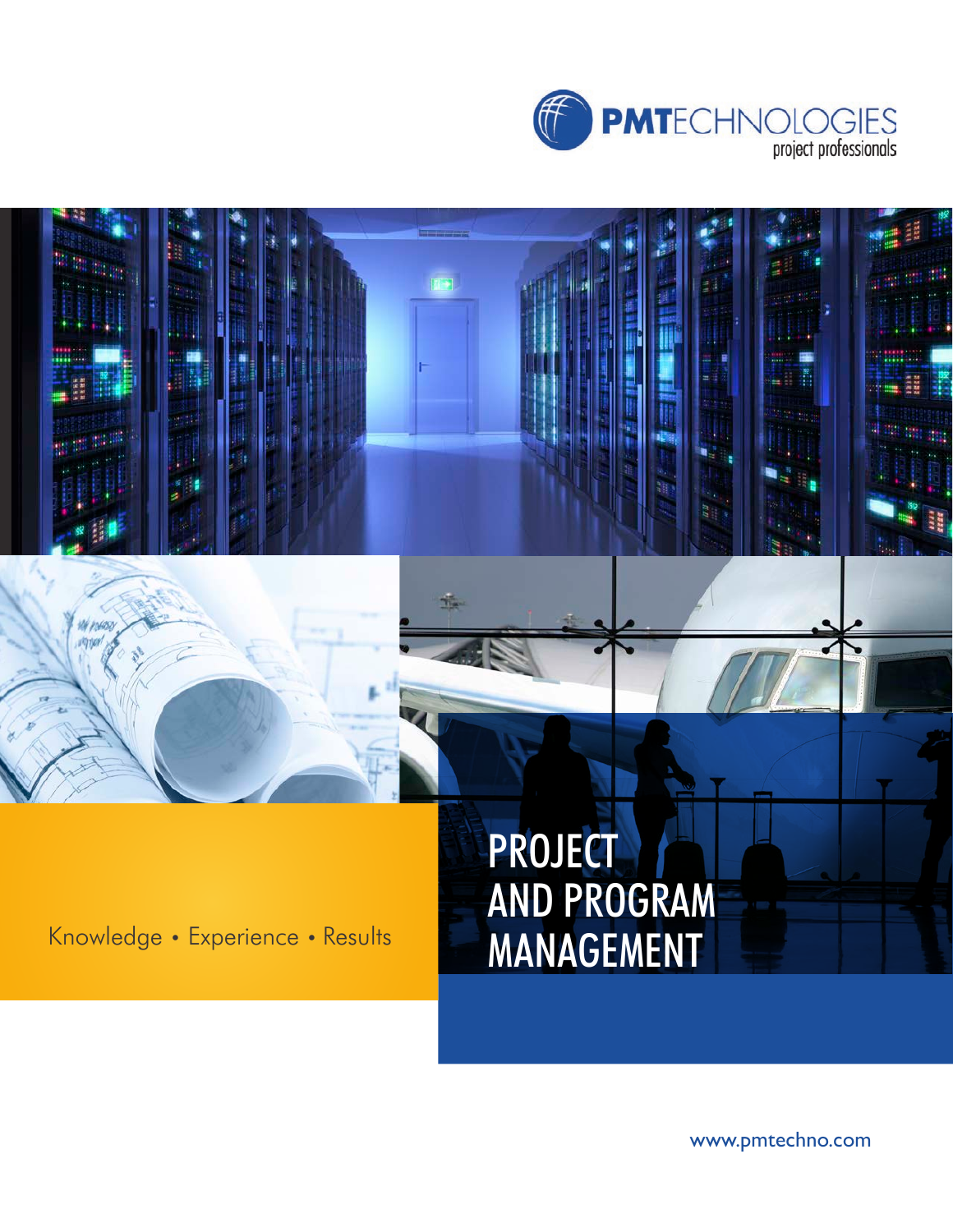



Thomas J. Meyers CEO PM Technologies

## Project Management Experts: Making an Impact on Your Organization

PM Technologies provides project management expertise to plan, manage, and deliver strategic projects on time and on budget to achieve our client's corporate goals. As experts in project management, we work with information technology, telecommunications, construction, transportation, and professional services organizations to meet project deadlines, assess project management capabilities, and rescue troubled projects to increase profitability. We drive operational efficiencies by applying proven, hands-on project management practices that deliver successful projects and make an impact on your organization.

PM Technologies was founded with the vision of providing project management services that improve business performance in repeatable and measurable ways. As a result, we have developed an extensive portfolio of successful projects for leading corporate clients. Our Project Management Professionals have the proven capability to help your organization navigate through today's business challenges.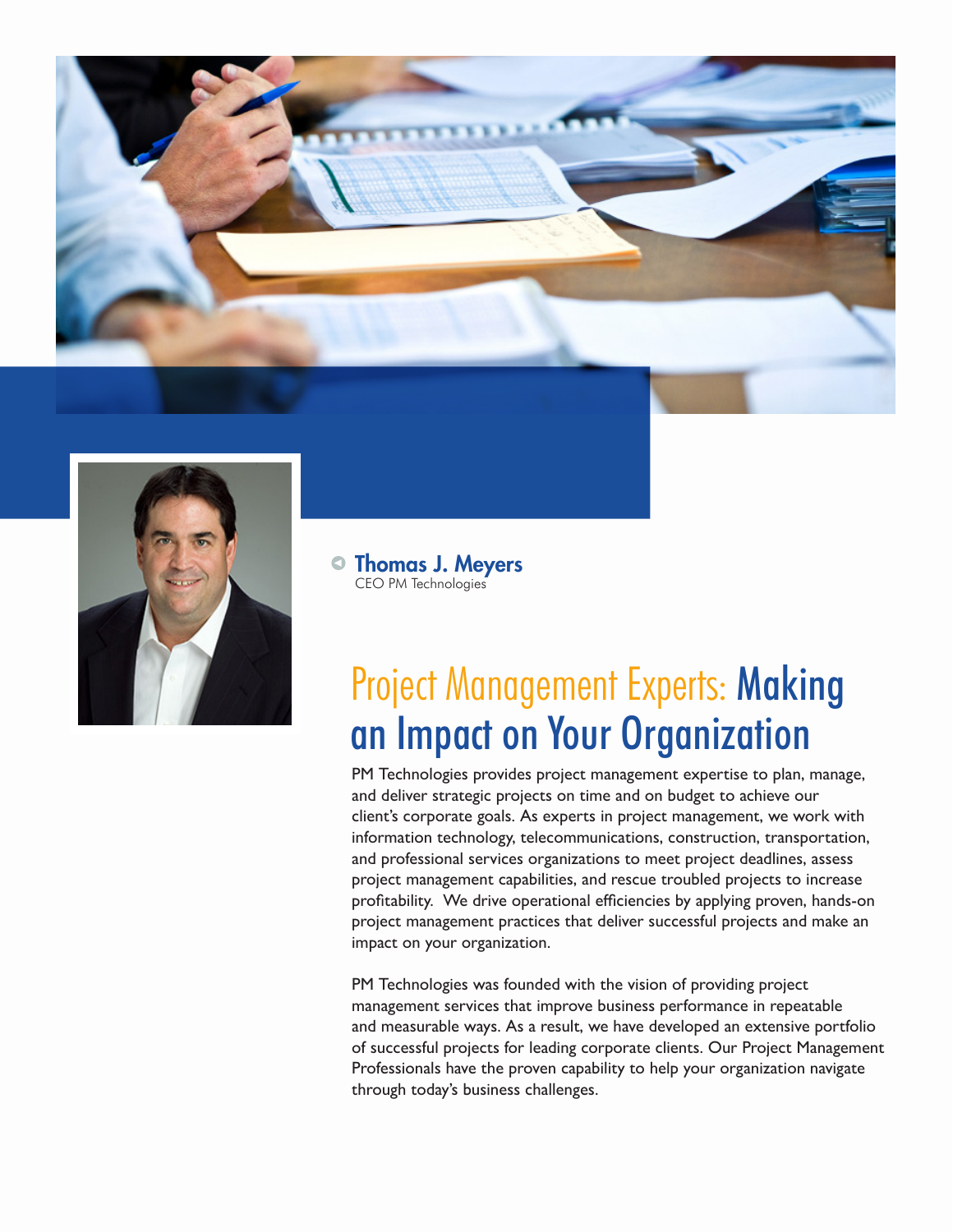# Professionals with a Team Approach The PM Technologies Difference



We partner with our clients taking ownership and accountability for their mission critical projects

The PM Technologies' "Team Approach" is the cornerstone of our management philosophy. We partner with our clients, taking ownership and accountability for their mission critical projects. As a solution focused company, we care about our client's goals and do what it takes to make their projects successful. Our professionals take the time to get to know our clients and we dedicate ourselves to running their projects like our own. Your success is our success.

Our proven ability to deliver difficult, complex projects is why PM Technologies is trusted by many Fortune 500 companies. We have managed more than \$10 billion in strategic projects by offering customized solutions based on our client's business needs. Our expert management team is actively involved in the leadership of all client engagements. Whether you need a professional project manager, mentorship, or standards and process improvement, PM Technologies has the expertise to meet your needs.

## Our Mission What We Stand For





Our mission is to provide professionalism and excellence in project management, while creating value, accountability and partnership with our clients.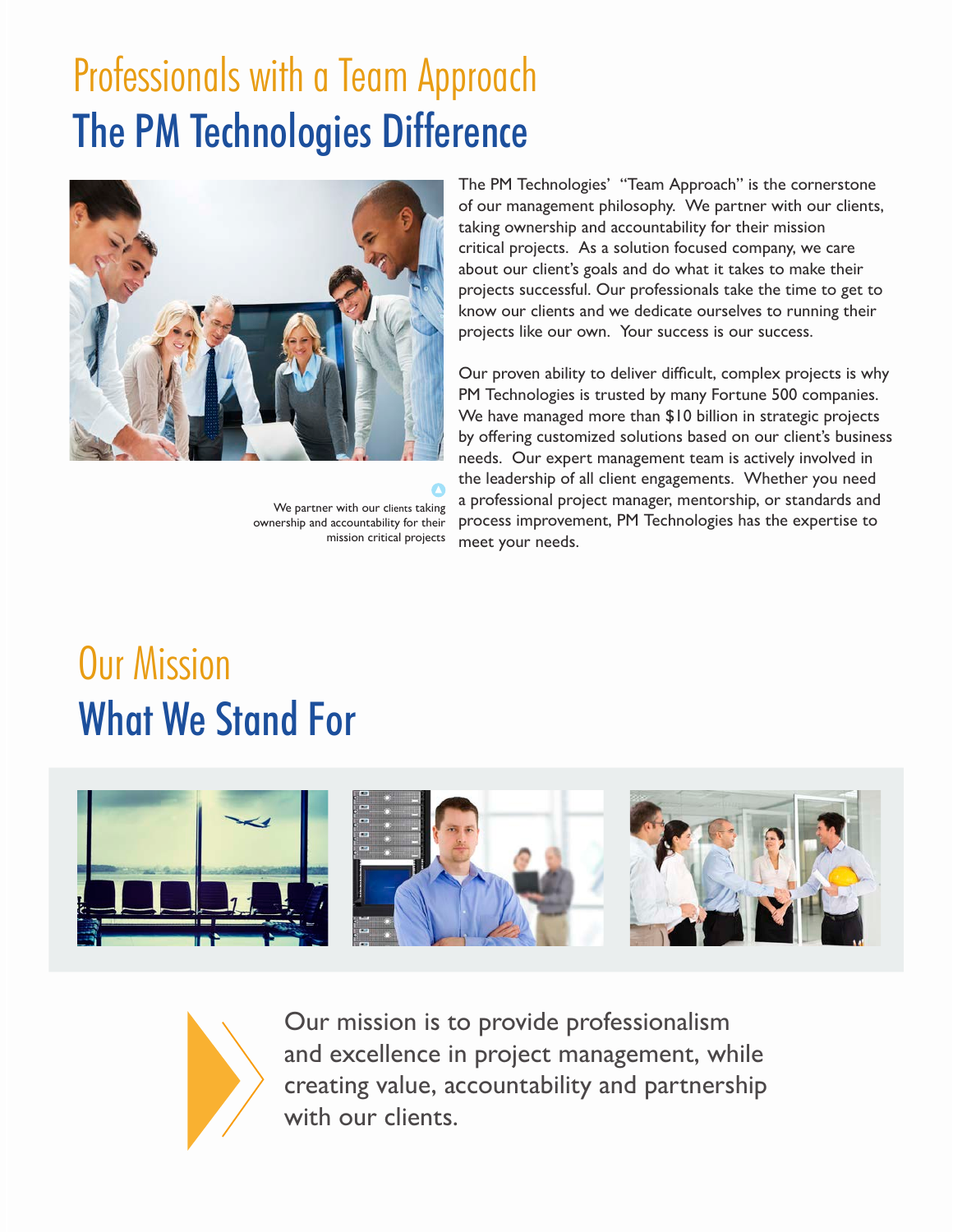

Our main concern is our clients success and profitability.

We excel at implementing large, complex, mission critical projects with multiple stakeholders.

#### **Our Client Services**



#### Project and Program<br>Management

Our highly seasoned PMP certified professionals have the extensive project and program management experience required to effectively lead programs of all sizes and complexities. A certified project manager from PM Technologies can be the answer to better decisions, information, and execution.



PM Technologies' Project Portfolio Management approach helps you select and manage an optimal portfolio of projects – one that maximizes your organization's responsiveness, revenues, and adaptability while keeping the projects aligned with your strategic business goals and objectives.





PM Technologies Consulting Services focus on client success. We offer project consulting services that compliment our clients project office:

- Information Technology Engineering
- Project Assessments
- Project Audits
- IT Staffing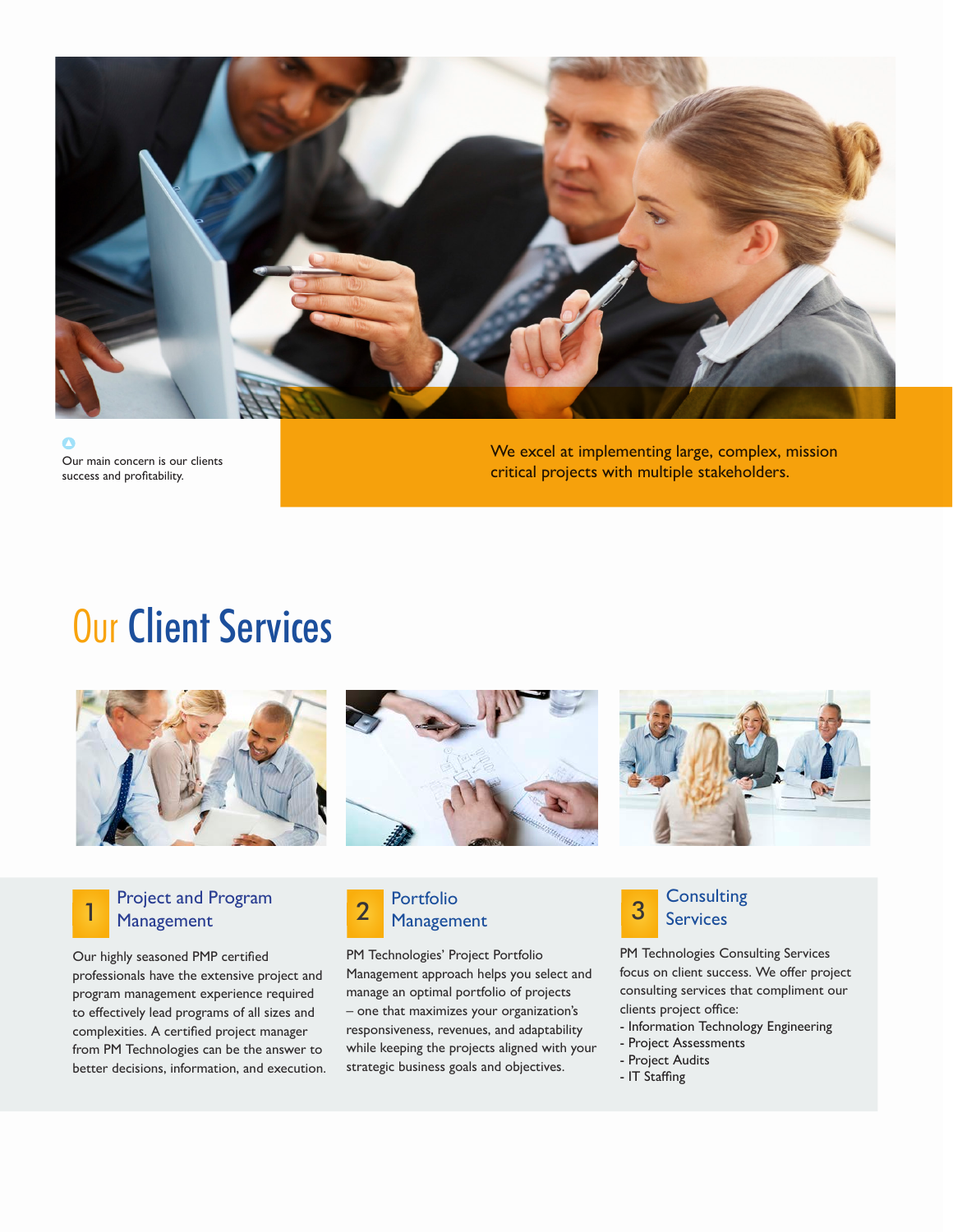### Our Expertise



*Our PMP certified executives have an average of 25 years' experience in project management and are actively involved in all of our projects.*

On-site Project Management

Rescuing Troubled Projects

Implementing Program Offices

Project Management Processes

Customized Project Management Solutions

Project Staffing

Information Technology Staffing

#### A Few of Our Clients

AIMCO Air Canada Benton Energy CB Richard Ellis **CIGNA** Continental Airlines Cox – Manheim Delta Air Lines

Emerson Power Systems FIS Global Fluor Corporation ING Financial **McKesson** NICE Systems SITA US Army Corp of Engineers

*"PM Technologies has realized 30% growth in the past 4 years. As one of INC Magazine's fastest growing companies, we attribute our success to our list of successful projects, an extremely talented staff, and our ability to be flexible and deliver for our clients."*

> – George Ferguson, PMP Vice President, PM Technologies, Inc.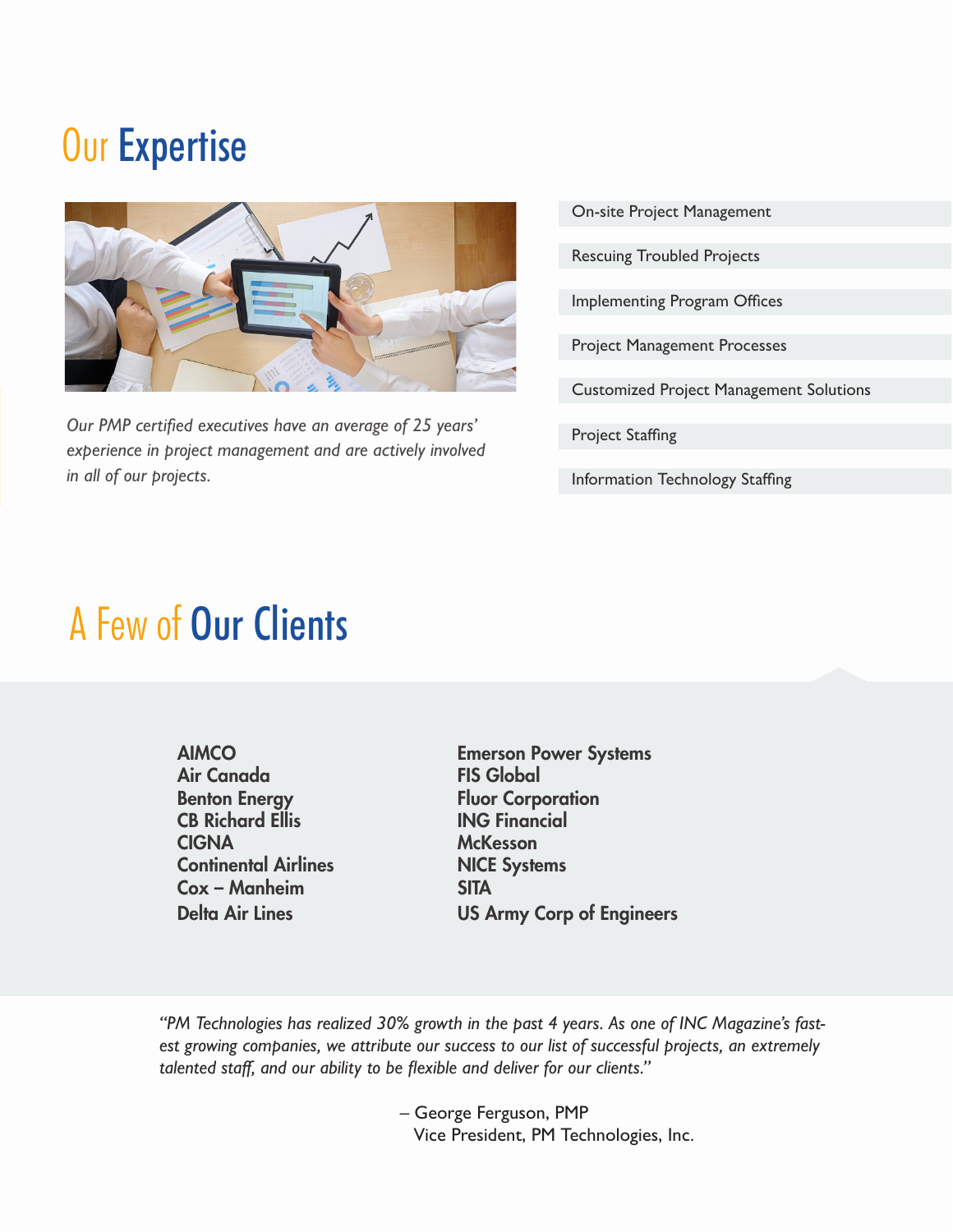# Industry Expertise

PM Technologies works with organizations in multiple industries to improve outcomes that result in profitable, successful projects that make an impact on your organization.

We specialize in the following industries:



*"The need for advanced project management expertise has become more critical when managing strategic projects, which are complex, highly visible, and often carry significant financial impact for organizations"* 

> – David Barron, Vice President, PM Technologies, Inc.